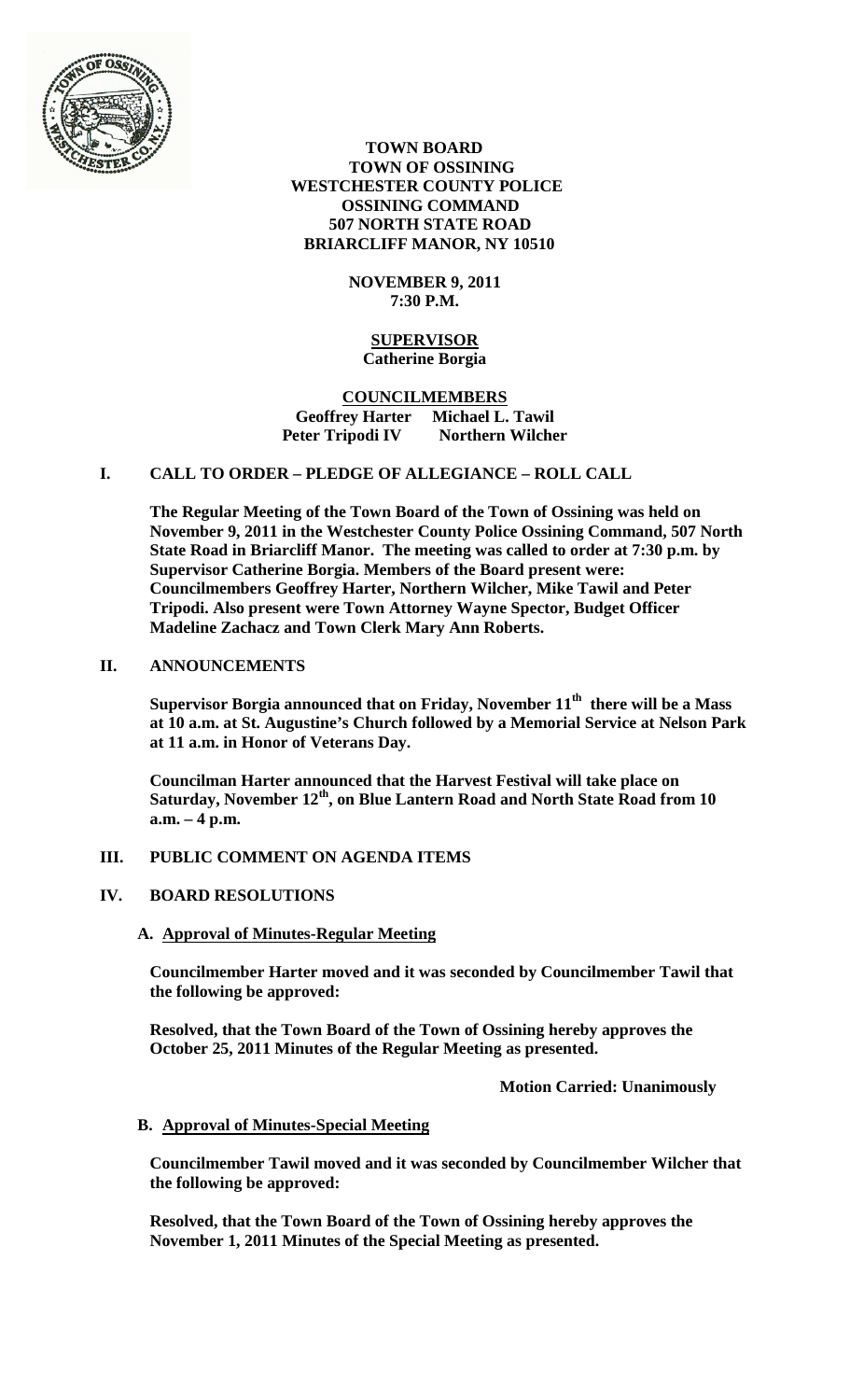## **C. Approval of Voucher Detail Report**

**Councilmember Harter moved and it was seconded by Councilmember Tawil that the following be approved:**

**Resolved, that the Town Board of the Town of Ossining hereby approves the Voucher Detail Report dated November 9, 2011 in the amount of \$178,767.29**

> **Vote: 4-0-1 Voting Aye: Wilcher, Harter, Tawil & Borgia Nay: Tripodi**

## **D. Calling for a Public Hearing-2012 Preliminary Budget**

**Councilmember Tawil moved and it was seconded by Councilmember Tawil that the following be approved:**

**Resolved, that the Town Board of the Town of Ossining hereby calls for a Public Hearing to be held on Tuesday, November 22, 2011 at 7:30p.m. at the Village of Ossining Police/Court Facility, 86-88 Spring Street, in the matter of the 2012 Preliminary Budget for the Town of Ossining.** 

**Motion Carried: Unanimously**

#### **E. Sale of Surplus Equipment – 1 Former Police Vehicle**

**Councilmember Harter moved and it was seconded by Councilmember Tawil that the following be approved:**

**Whereas the Town Board of the Town of Ossining declares the following vehicle to be surplus, and**

**Whereas the Town Board authorizes the sale of said vehicle to the best offer made, therefore be it** 

**Resolved that the Town Board of the Town of Ossining authorizes the sale of the following vehicle to the highest bidder on Auctions International, to be reauthorized by the Town Board upon completion of the auction**

**VIN Year/Model**

**2FAHP7WX5X139612 2005 Ford Crown Victoria**

**Motion Carried: Unanimously**

### **V. MONTHLY REPORTS**

**Councilmember Tawil moved and it was seconded by Councilmember Wilcher that the following be approved:**

**Resolved, that the Town Board of the Town of Ossining hereby accepts the monthly reports for October 2011 from the Town Clerk's office and the Receiver of Taxes.**

**Motion Carried: Unanimously**